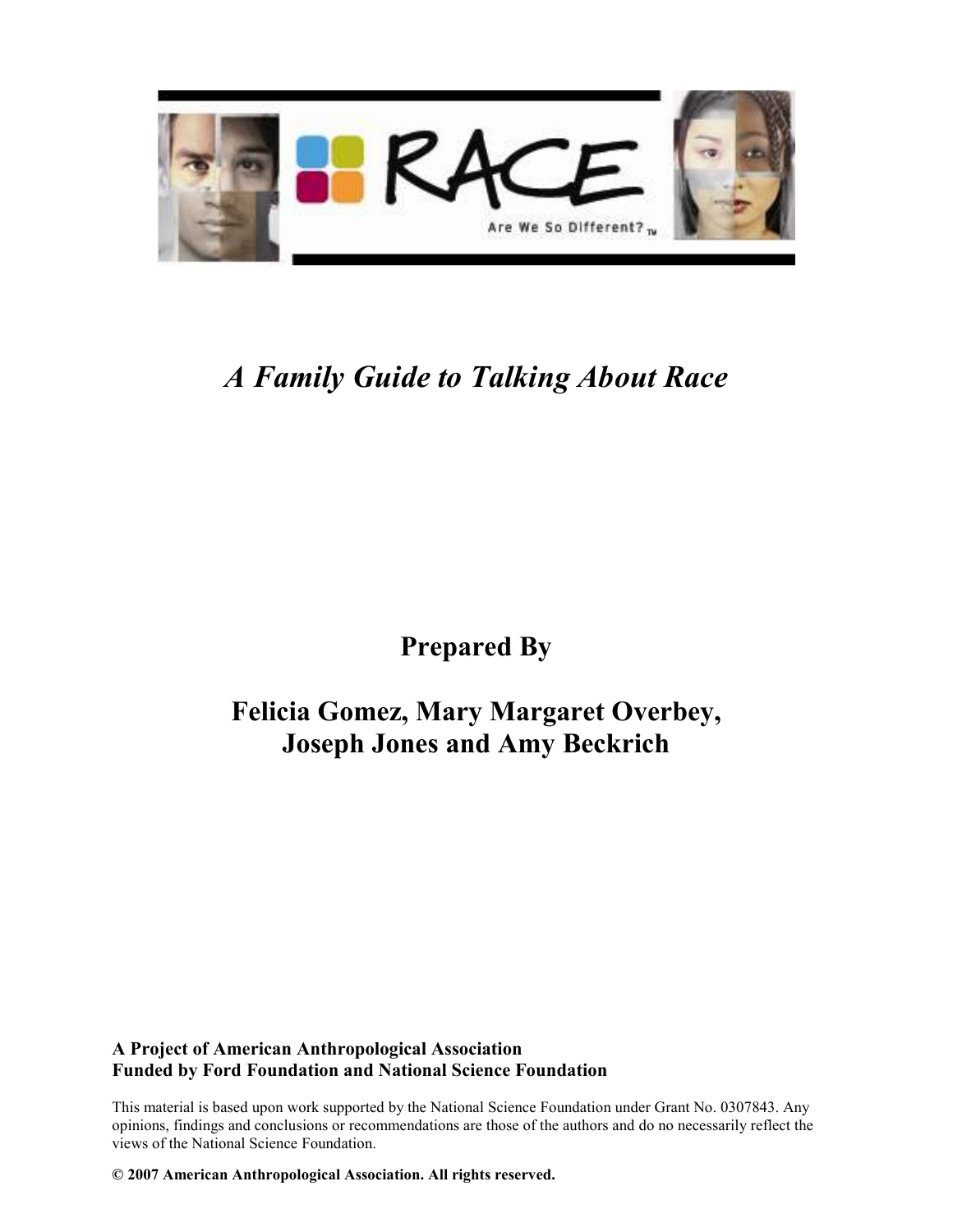#### Introduction

This Family Guide serves to advise parents or caregivers on how to talk to their children about race and provides a menu of activities that parents or caregivers can do together with their child. The Guide focuses on young children, ages 3-10 years of age (Pre-Kindergarten – Grade 5). As a companion to the *RACE* Project general brochure, the Family Guide is designed to help parents or caregivers answer questions that may arise after visiting the RACE exhibit or while using the RACE website. The Guide may be used as a resource for parents and caregivers to discuss race and racism with young children.

#### What is the *RACE* Project?

The RACE Project is the first national collaborative effort to develop and promote a broad understanding of race and human variation for the public. The RACE Project presents an integrated view of race and human variation through biological, cultural, and historical perspectives. The RACE Project exhibit, website, and educational materials explain how human biological variation differs from race, when and why the idea of race was invented, and how race and racism affect everyday life. The RACE Project has three primary messages:

1. Race is a recent human invention.

Race is a concept that was superimposed on existing patterns of human biological and cultural variation to create and maintain power and privilege. Because race is culturally defined, how we think about and use race in the U.S. has, and continues to change over time.

2. Race is about culture, not biology.

Race is an inaccurate description or explanation of human biological variation. Race is the partitioning of people arbitrarily into groups using biological and cultural characteristics. Humans are actually more alike than they are different.

3. Race and racism are embedded in our institutions and everyday life Race and racism are powerful ideas that shape how one sees and is seen. These ideas often affect many of the decisions we make, and our relationships with other people.

#### Why is it Important to Talk about Race with Our Child? What are the Outcomes?

The idea of race is a significant part of American culture. It affects many aspects of our lives: the places we live; the people we hang out with, date and marry; and the schools we attend. Because the idea of race is such a tangible part of American life, it is only natural that your child will have questions. Parents are encouraged to take the time to answer their child's questions and initiate open dialogues.

Children learn about the idea of race and to recognize physical differences at a very early age from observations and interactions with their parents, playmates and their families, teachers, and many others. Also, many young children adopt their parents' ideas and attitudes about race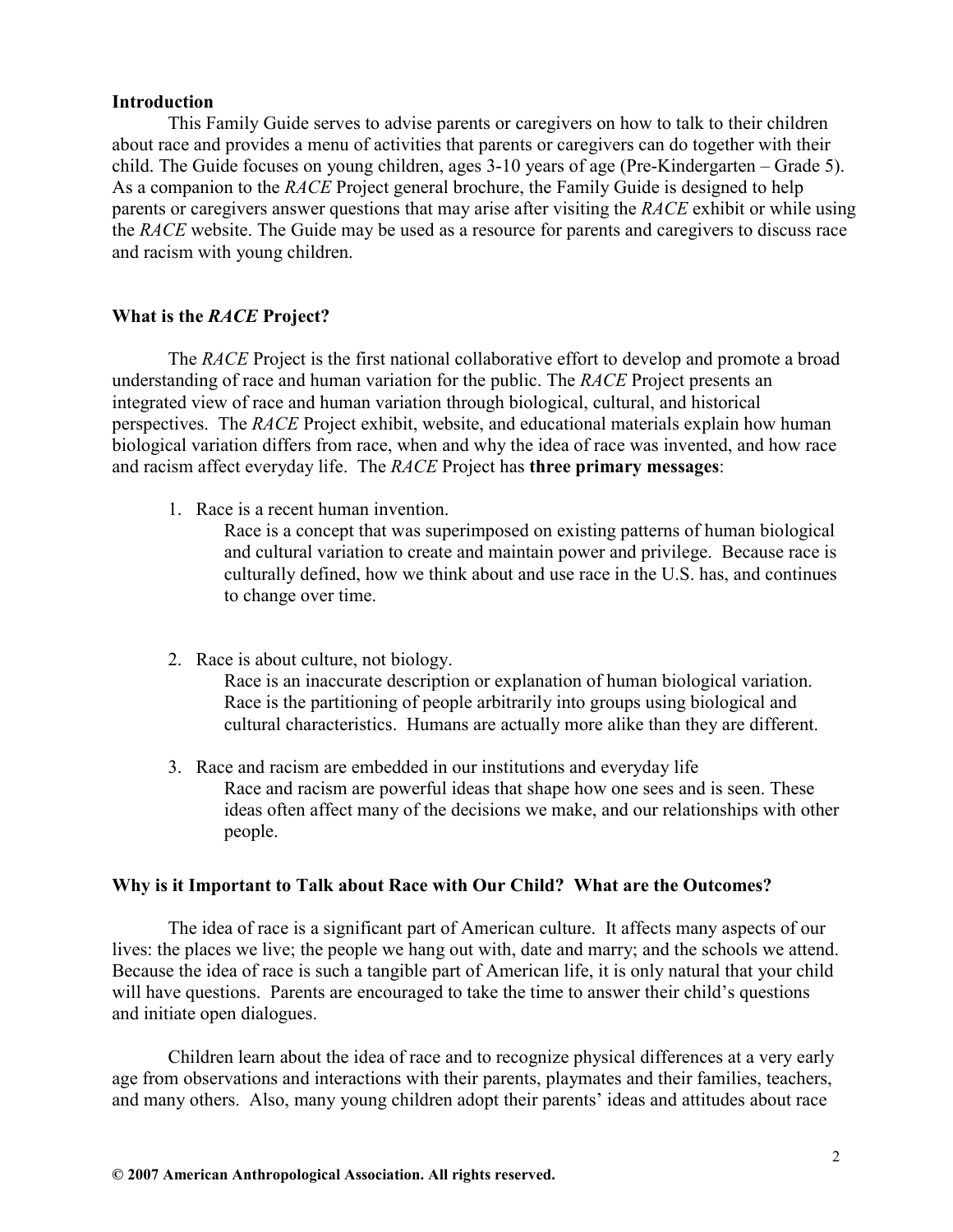and human difference. What children learn about the idea of race at home and from family members often affects their attitudes and ideas about race as adults.

Conversations about race will bring families closer together and foster more open communication between you and your child. Conversations about race also help your child better understand and appreciate the similarities and differences among people, and will positively shape the way your child looks at and treats other people. Conversations about race during early childhood also promote positive, lifelong relationships as children grow into adulthood, and foster better relationships among people in their communities, now and in the future.

There are many misconceptions about the idea of race and human biological variation. It is important for children to have good information early to promote positive lifelong experiences. Additionally, conversations about race at home provide an opportunity for parents to reflect on their own experiences with race and racism. Together, parents and children can make a positive difference in relationships among people in their communities, and the world.

When having a conversation about the idea of race at home, we suggest focusing on three primary lessons. These lessons are:

- 1. People are much more alike than different because we are all human.
- 2. The idea of race does not explain or describe human biological or cultural variation.
- 3. Grouping people into races is arbitrary and subjective, and is influenced by culture and human experience.

#### How Can I Best Approach the Topic of Race with my Child?

The idea of race is often a highly charged and sensitive topic in the adult world. This is not necessarily so among young children. Children are open and curious about the world and want to understand similarities and differences. Parents are encouraged to approach the topic of race openly and without boundaries. Prior to having discussions with your child, parents may want to acquaint themselves with the current knowledge about race and human variation. The RACE Project has produced the following **materials to assist** in this process: A general brochure, RACE website, RACE exhibit, and a glossary of terms.

 In approaching the topic of race parents are also encouraged to look for "teachable moments" for opening a conversation about race with their child. "Teachable moments" are opportunities that present themselves in everyday life. These moments provide parents with an opening to discuss race, human variation, and racism. A useful resource for finding "teachable moments" is found in the article, "Teaching Tolerance" by Carolyn Hoyt from Child Magazine, December/January 2005. The following steps for creating "teachable moments" about race are modeled on her suggestions:

> • Bring up the topic when appropriate. For example, if your child observes that an individual "looks different," use this moment to discuss human biological variation, and to differentiate between race and human biological variation.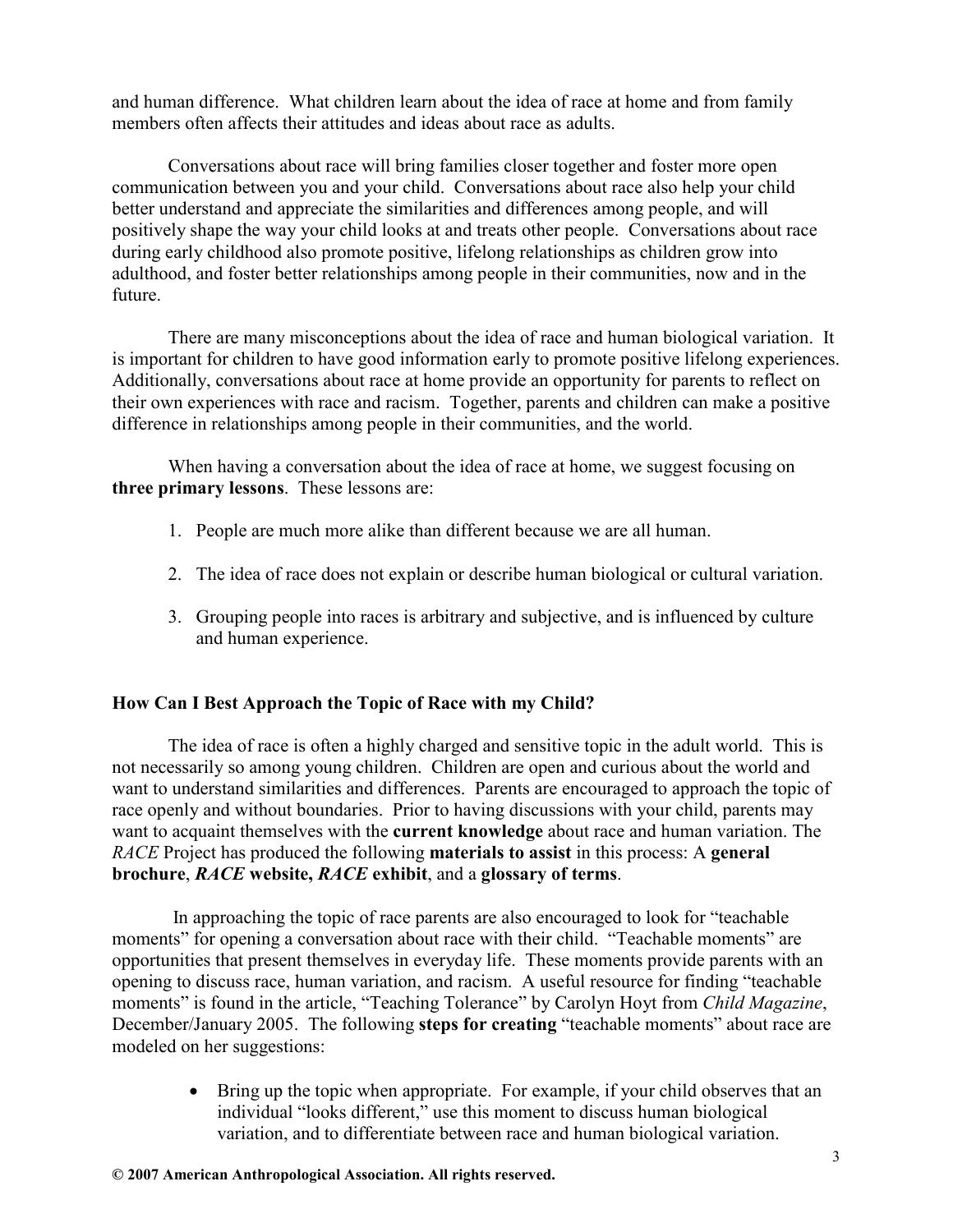- Create situations where your child can meet people of diverse backgrounds, religions, and traditions. Meeting many new people will lead to questions and "teachable moments" and foster a better understanding of human cultural and biological variation.
- Talk to your child about your family history. Explain to your child where their grandparents, great-grandparents, and great-great-grandparents came from. If appropriate, talk about the relationship between ancestry and race. Explain that ancestry is an important factor in one's physical appearance. If possible, differentiate between ancestry and "race."
- Recognize situations where bias or discrimination has occurred. It is important to point out intolerance when it happens, so your child understands the situation. Talk about how bias or discrimination and intolerance are hurtful to everyone. When discrimination or bias occurs it is important to recognize both your child's feelings and the potential feelings of all individuals involved in the situation. After recognizing a situation in which discrimination has occurred, discuss ways that the situation could have been handled better.

#### Guidelines for Productive Family Discussions about Race

 Having a conversation about the idea of race with young children can be challenging. Parents may find the following guidelines useful, as methods to foster productive discussions at home.

1. Do not be afraid of sensitive topics.

There are many topics, like race, that adults think are too sensitive to discuss. Children perceive their discomfort. Use conversations with your child to teach him/her to feel positive about talking about race and to become more comfortable doing so yourself. Race does not have to be a taboo topic.

2. Create an environment that allows free expression.

As a parent it is important to create an environment where your child feels comfortable expressing his/her ideas and confusions. Parents, too, should be comfortable in acknowledging their confusion and limits in knowledge about race and human variation. Parents may want to emphasize that all questions are good questions.

3. Provide short and accurate answers to your child. Although race is a complex topic, use your wisdom and experience to provide simple answers to your child's questions. In cases where a parent is unsure of the answer to a question, take the opportunity to search for the answer with your child.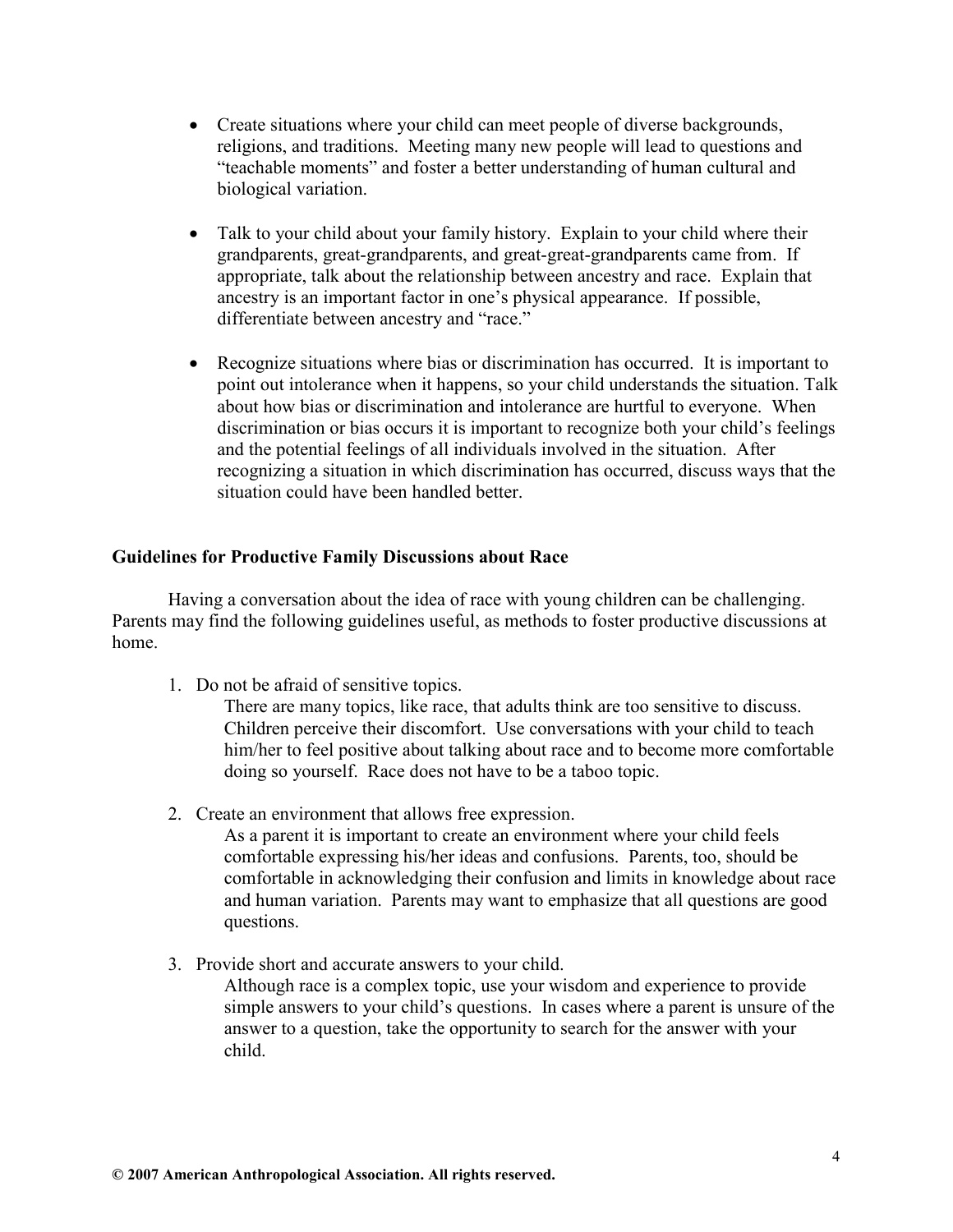#### How to Deal Effectively with the Challenges that Accompany Conversations about Race

Although conversations about the idea of race are extremely useful, there are many potential challenges, especially with young children. Presented here are some possible challenges a parent may encounter, and ways to respond to them.

- Your child is not interested in talking about race.
	- If it is difficult to create "teachable moments," then bringing up race can be difficult. It will be helpful to avoid putting your child on the spot. Rather, draw your child in with something he/she is already interested in. Use familiar subjects to contextualize an unfamiliar topic.
- A teacher has given incorrect information. Although it is important to maintain the authority of your child's teacher, use this opportunity to present conflicting information (i.e., watch a movie or read a book). Talk about how your presentation differs from what was said in school. Ask your child what he/she thinks about the difference. Allow your child to form his/her own opinion
- Misinformation from your child's peers.
	- Although it is challenging to compete with the information children receive from their peers, children will generally defer to a parent for guidance and the "truth." Try not to openly criticize your child's peers, simply correct misinformation when it is heard or seen.

#### Family Guide Activities

Activities are productive methods to engage your child when trying to present new or complex ideas. The activities presented here are geared towards promoting the three primary messages of the RACE Project. We have developed activities that can be conducted with a parent and child, or with a parent and several children. These activities may be used as an alternative to a conversation about race, or can be used to support topics that parents have already discussed with their child.

#### Stories and poems

Reading a story or poem with your child provides a useful and accessible way to talk about race and human variation. Presented here are several poems and stories a parent can read with his/her child, discussion topics, and activities that will support the primary messages of the RACE Project. The stories and poems presented are available in your public library.

Poem: "No Difference" by Shel Silverstein from Where the Sidewalk Ends by Shel Silverstein, published by HarperCollins, 1974.

This is a short poem that talks about the things people have in common. In this piece Silverstein uses "turning off the lights" as a metaphor for finding the many similarities among people. For this activity a parent can read the poem to a child, or have the child read the poem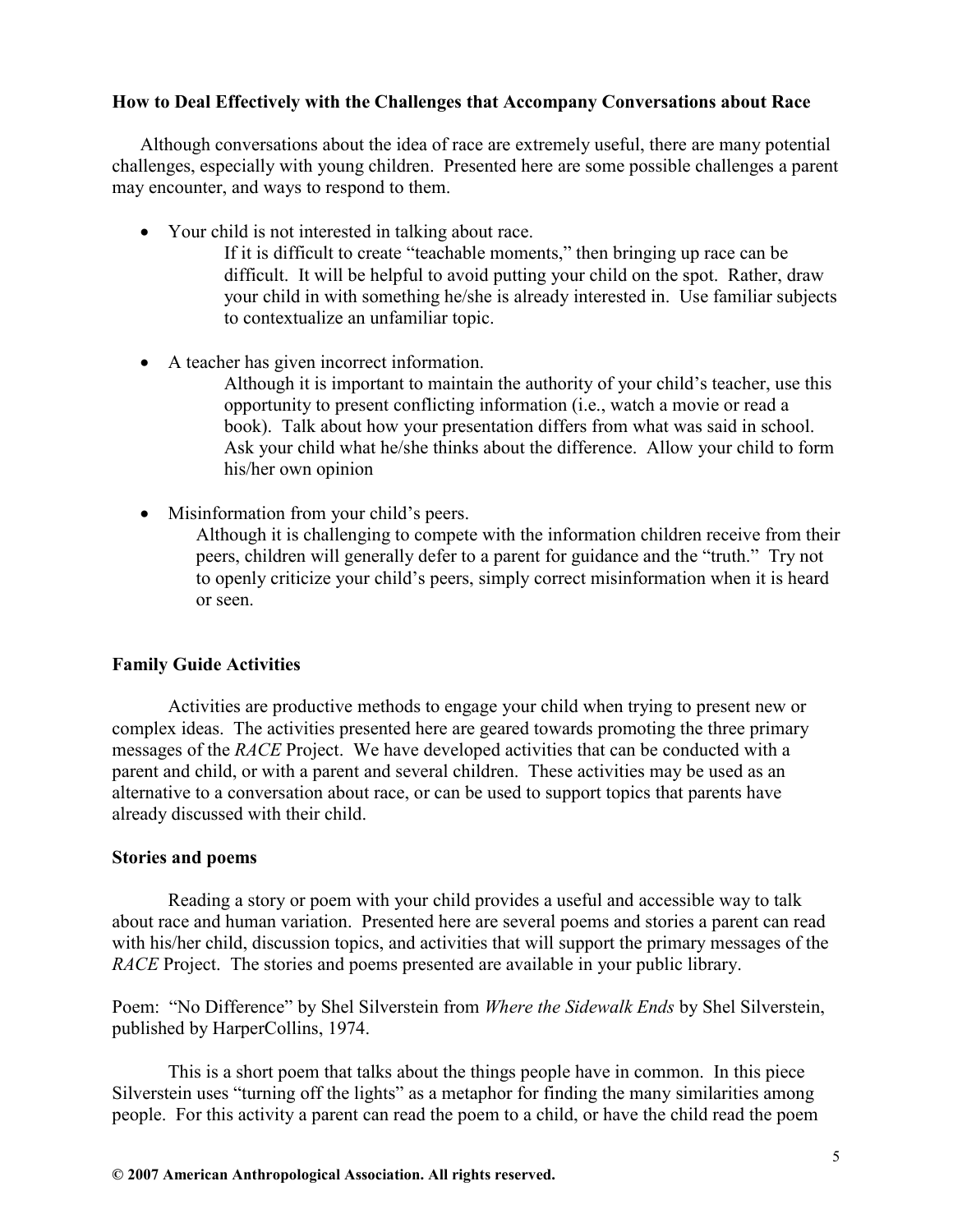aloud. After reading the poem have a discussion about why the poem is significant and what we can learn from its message.

- Age group: pre-kindergarten grade 5
- Objective/Goal: To teach your child to recognize similarities in people despite the physical differences we have been taught to discern.
- Outcome: Your child will become more aware of the similarities among all people.
- Materials: A copy of "No Difference" and quiet time for discussion
- Possible discussion topics
	- o What characteristics make a person seem different? When the lights are "on"

are we all the same size? Do we all look the same?

- o What characteristics make all people similar?
- o What would it be like if everyone looked, acted, and dressed the same way?
- o How important are similarities and differences among people?

Story: Chrysanthemum by Kevin Henkes, published by HarperCollins, 1991.

Chrysanthemum is a story about a little mouse who thinks her name is marvelous, until she starts school. On her first day of school the children tease her because her name is the longest name in the class. However, after some kind and insightful words from a music teacher the other children in Chrysanthemum's class realize that having a name like Chrysanthemum is quite special and unique.

For this story we have developed discussion questions and an activity. The story can either be read aloud by the child or the parent. After reading the story take time for discussion and questions, or proceed to the second activity. Use this story as a springboard for a discussion about individual differences and the celebration of our unique qualities.

- Objective/ Goal: To recognize that each of us is unique. To discuss what to do when we recognize differences among individuals. To discuss and celebrate individuality and ancestry.
- Outcome: Your child learns that individual differences among people are positive and to be appreciated and celebrated, not criticized. Your child is given the opportunity to celebrate their individuality and ancestry.
- Activity: Story time and Discussion
	- o Age Group: Kindergarten grade 3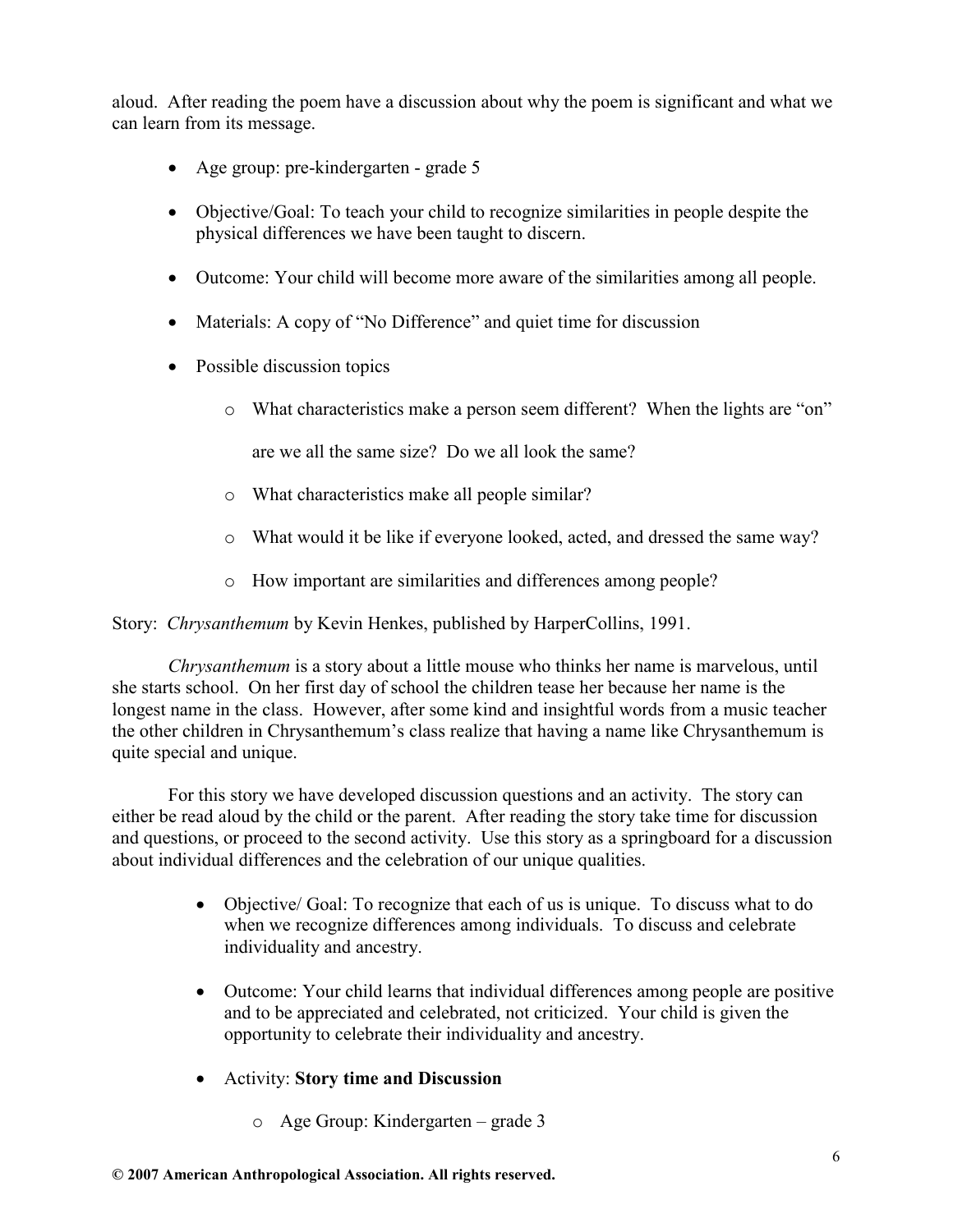- o Materials: A copy of Chrysanthemum and quiet time for discussion
- o Possible discussion questions
	- Why were the other children teasing Chrysanthemum?
	- Has anything like this happened ever happened to you or someone you know?
	- What did Mrs. Twinkle do to help stop the teasing? What can you do if someone is teased?
	- What makes Chrysanthemum unique?
	- What makes you unique?
- Activity: What is in a Name?
	- o Age group: grade 2 grade 5
	- o Materials: A copy of Chrysanthemum, paper, crayons, and markers

After reading the story talk about why our names are so important. Tell your child that names are often passed down through generations within a family. Discuss why and how our names help define our individuality and family history. After discussing why our names are important to our families and to our identity, ask your child to write an acrostic poem using his/her name. Instruct your child to use words that describe his/her personality in the poem. Use this time for a conversation about what makes your child unique.

After your child has completed the poem, begin a discussion about your family name. Talk about ancestry and where your family name originated. If you can, talk about other families' last names. Use this time to discuss ancestry and where different people come from.

#### Group activities

The following group activities can be undertaken by a parent and child or with a parent, child and their friends. These activities are geared toward promoting the three primary goals of the RACE Project. Present here are four activities that will further support the material discussed in the RACE Project exhibit and website, or can stand on their own as family activities that will introduce your child to the complexities that surround the topic of race.

#### Activity: Turn - off the Lights

- Age group: All ages
- Outcome: To make your child aware of human similarity.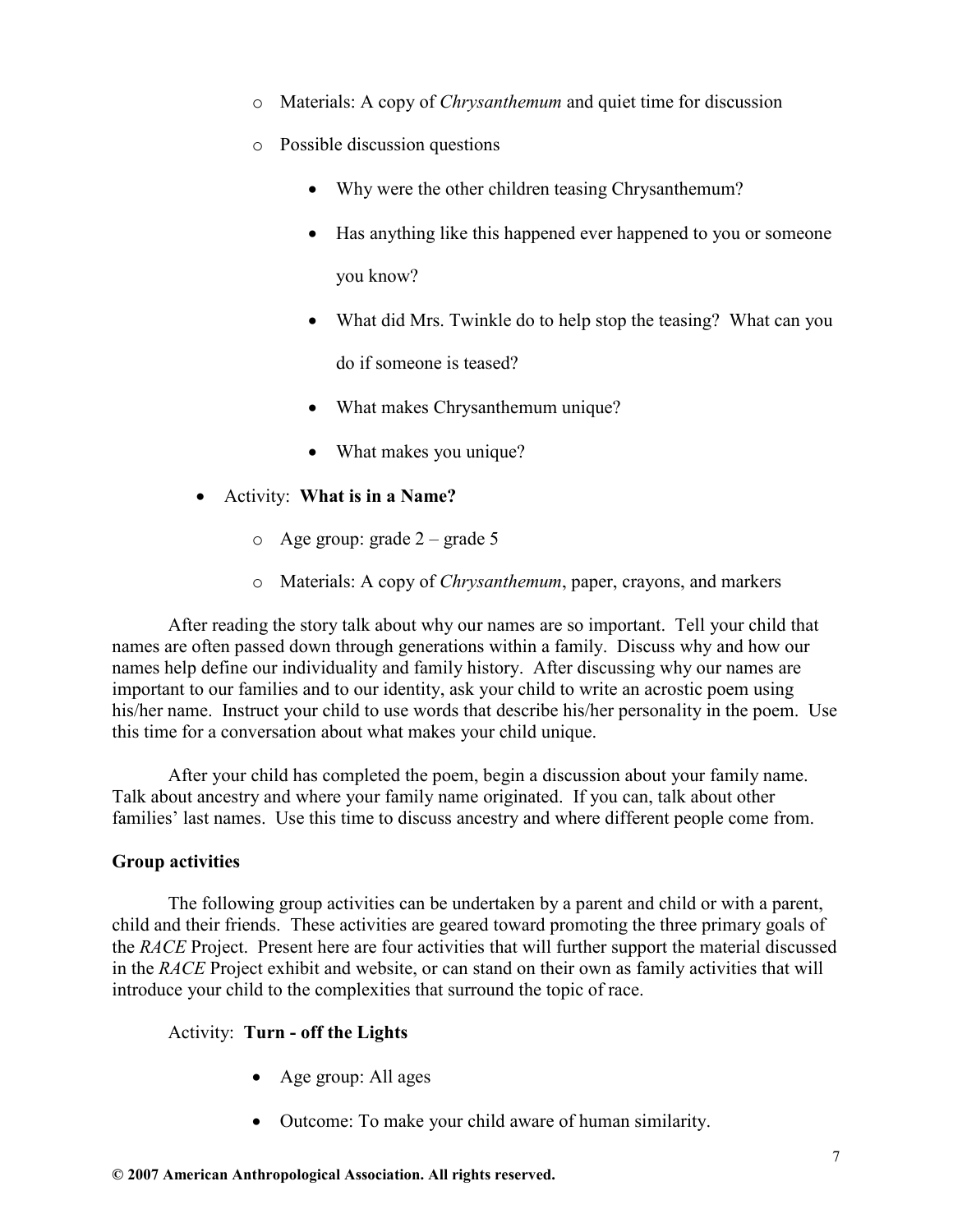• Materials: An open safe space, paper, markers, and cloth to use as blindfolds

This activity may work best with a group of friends, but can be conducted with a parent and a child. Spend a few minutes talking with the children. Ask them how they tell one person apart from another. As the children respond, record their answers. Next, tell the children you are going to blindfold everyone. While they are blindfolded instruct the children to differentiate between their friends. Instruct the children not to speak while they are blindfolded, and to only touch their friend's faces. After several minutes in the dark, remove the blindfolds. Ask the children if it was difficult to tell one person apart from another. Lead the children in a discussion about human similarity and record their responses. When we cannot use visual appearance are we more similar than we are different? Can race be identified in the dark? What do we all have in common?

#### Activity: What Makes a Good Friend?

- Age group: Kindergarten grade 3
- Outcome: Your child will learn to discern the difference between visual appearance and personality, or other important characteristics of a good friend. Your child will also learn to recognize that we know a good friend by the way he/she treat others, not by his/her appearance.
- Materials: A round table with chairs, paper, and colored markers

This activity can easily be done with a parent and a child, or can be adapted for a group of friends. Ask your child what makes a good friend. For example, ask him/her how he/she recognizes someone who is nice, or someone who is friendly. As he/she brainstorms, record his/her responses. When enough responses have been recorded re-read the responses to your child. Then, ask him/her if the qualities we look for in good friends are qualities that can be determined from someone's appearance. From his/her responses your child should realize that knowing a good person means knowing more about them than their appearance.

#### Activity: How Many Colors?

- Age Groups: Kindergarten grade 2
- Outcome: This activity should teach your child that it is sometimes very difficult to put things and people into categories.
- Materials: A round table and chairs. A box of eight crayons, a box of 16 crayons, a box of 24 crayons, and a box of 64 crayons

This activity will work well as a parent/child game, but can also be adapted for a group of children. If a parent chooses to play this game with several children, additional boxes of crayons may need to be purchased.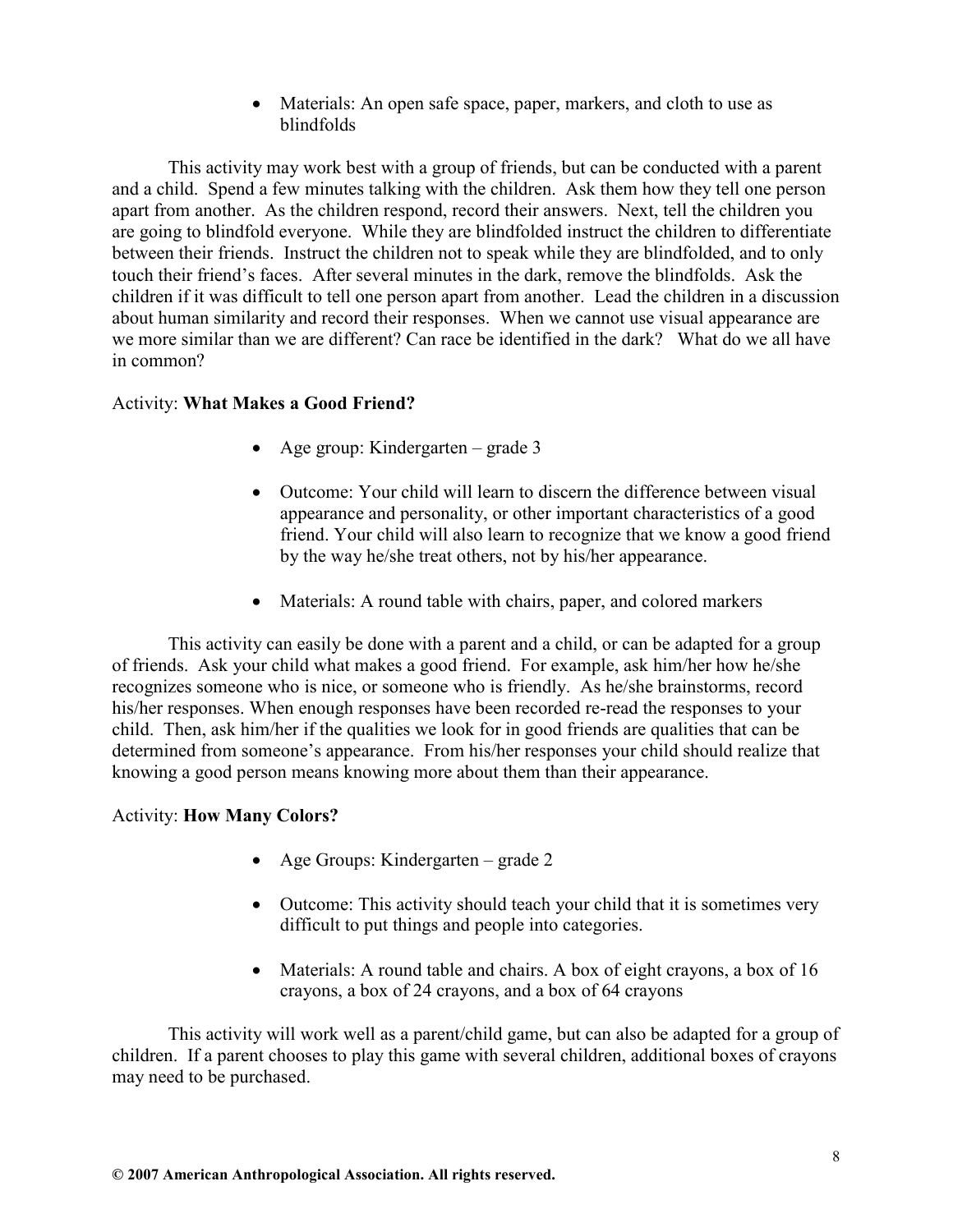First present your child with the box of eight crayons. Ask your child to identify and separate each color. Then, present your child with the crayons from the box of 16 crayons. Ask your child to group the new crayons with the colors from the original box. Then, present your child the box of 24 crayons, and ask your child to continue grouping the crayons based on the eight colors originally identified. Finally, present your child the box of 64 crayons, and ask your child to group the new crayons with the eight colors.

Grouping the crayons into eight groups may become more difficult as the level of variation increases. You and your child may argue over which group some colors belong to.

After all the crayons have been assigned to a group, talk about the sorting difficulties that occurred when a lot of variation was present. Next, ask your child if they think it is easy to sort people. Ask your child if they might encounter the same problem when sorting people, as he/she encountered when sorting the crayons. Your child will realize that sorting people is just as difficult as trying to put a variety of colors into a few categories.

#### Activity: Understanding Discrimination

- Age Group: grade 3 –grade 5
- Outcome: This activity will create a situation for your child to personally understand discrimination/bias, and how hurtful these actions can be.
- Material: A round table with chairs

This activity will work best with an older child or group of children. For this activity it is important to stress that the situation of discrimination that will be described is not real. This activity is designed for you child to imagine what it feels like to experience discrimination.

Ask your child to imagine a situation where people are treated with differential preference based on their eye color. For example, explain that children with brown eyes are allowed thirty minutes of recess, while children with blue eyes are only given twenty minutes of recess. Explain that brown-eyed children are given treats for an afternoon snack, while the blueeyed children are not allowed to have an afternoon snack.

After a situation with a clear bias toward brown-eyed children has been described, ask your child how he/she might feel in this situation, given his/her eye color. Then ask your child if they can image how someone with an eye color different from his/her own might feel.

After you have talked about eye color discrimination talk about how this scenario is similar to racial discrimination. Talk about the history of discrimination, and the types of discrimination that still exist. Additionally, talk about what your child can do when they experience discrimination, or if they witness discrimination. Emphasize that children and families can intervene in these situations and make a difference in their communities.